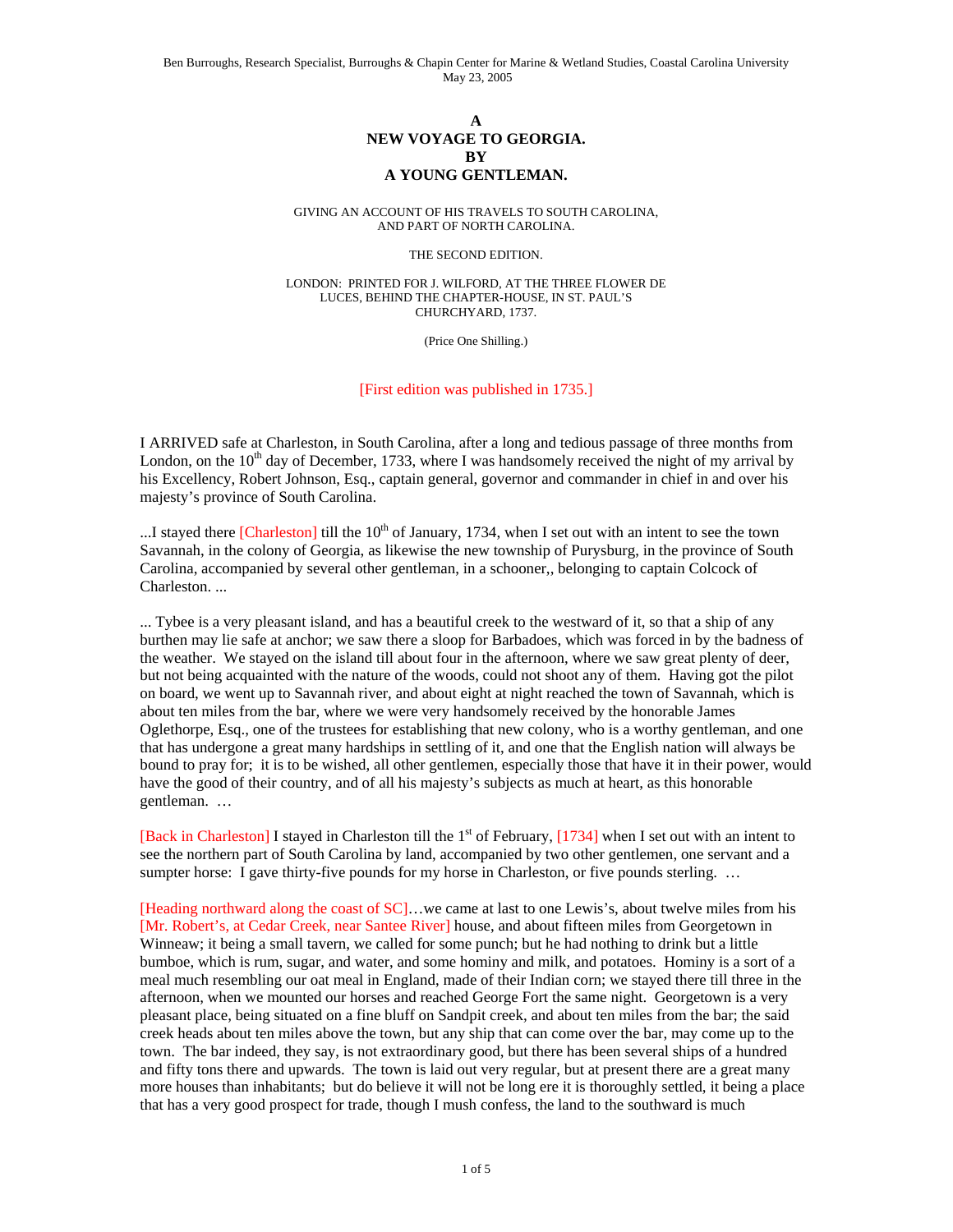preferable, only this place, they say, is not in much danger, in case of an Indian war, which the people to the southward are in daily fear of; though for my part, I think, without any reason. We stayed there two days, and on the  $7<sup>th</sup>$  of February [1734] set out from thence in a large canoe, leaving our horses behind us, with an intent to take a view of the lands on Waccumaw river. There are three rivers which vent themselves into one, which make the bar of Georgetown, which are Waccumaw on the main, and P.D., out of which there are several cut offs into Waccumaw, and Black river. The same night we reached Mr. Gordon's on P.D., where we slept; it is about ten miles from Georgetown. The next morning we set out, accompanied by himself, to Major Pauly's, on Waccumaw, and from thence proceeded up the said river, accompanied by them both, and on which we found a great deal of good land; but it is all entirely taken up for above forty miles. We slept that night on a bluff belonging to one Captain Matthews, in Charleston, about ten miles from the Major's, passing by several pretty settlements on the main; we found there two half barrels of pitch, and being very cold, set fire to them, and dressed some salt beef and rice for our suppers. We left that place about four the next morning, and by eight came to a bluff belonging to one of the Major's sisters, adjoining to which there was vacant land, which, after having breakfasted, we took a view of; but it proving to be mostly pine barren, and that is but very indifferent, and not fit for any thing but tar and turpentine, we left it for the use of others that might have occasion for it; from thence we came to another beautiful bluff, but an island, and very small, not being above one hundred acres at most, and inquiring the name of it, found it had none; so one in our company named it after his, by throwing a bottle of rum against the largest pine tree, and it goes after his name to this day. We slept there that night, and the next morning proceeded on our voyage, and came to a beautiful bluff on P.D. side, about two miles from the other of the opposite side, which we took a particular view of, and liking the situation of the place very well, we encamped there, and found a great deal of good oak and hickory, and the pine land very valuable, and a great deal of good cypress swamp, which is counted the best for rice; and having a surveyor with us, one gentleman in company concluded to run some out, which he did the next morning; but in the interim, while we were running out the land, our companions went up the said river in the boat to look for more, leaving only one bottle of punch, and a biscuit a piece, promising to be back again in the afternoon; but in short, they never came near us that night, nor the next day, in which time we had like to have been starved, and not knowing what might be the occasion of their stay, we concluded to tie some trees together, and make a barque, as the Indians call it, to ford over to the main, where we might possibly find a house. But the next morning, when we were in the midst of our work, our companions came back to us, but without one morsel of provision, the oarsmen having eat it all up, so that we were then almost as bad off as before, save only our having our guns again, which we had unluckily left in the boat. We made shift to shoot some crows and woodpeckers, which we lived on that day; but inquiring what might be the occasion of their staying so long, they told us one of the men had straggled out in the wood by himself a shooting, and it was with great difficulty they found him again. The next morning we went out with an intent to shoot some venison; but having hunted a considerable time, and not meeting with any, concluded to return to our camp; but in our return met with a wolf in full chase after a deer, and had the good fortune to kill them both; so that we had then provisions sufficient for two days longer, which time we spent very pleasantly; and finding by our companions that there was still a better land higher up, we concluded to see it, trusting to our guns to supply us with provisions, which they did very plentifully.

 The next bluff we came to was the bluff on which Kingstown [Conway] is to be settled, but there are yet no inhabitants; the lower part of the township is not above fifty miles from Georgetown, but the tide runs seventy miles up; it is much the boldest river in all South Carolina; in a parallel line with the sea coast, which runs north-east snd [sic] south-west, and is not above two miles across to it in some places. But the township is now settled on P.D. side, though it was first run out, half on one side and half on the other. The people have great advantage in settling in these townships, for they pay no tax for ten years, nor quit rent, which those that settle out of them are obliged to do the first year. The land hereabouts is, for the generality, very good, and for the most part high champaign land, and is not subject to overflow, as a great many of the rivers do, particularly P.D. and Santee; this river runs about two hundred and fifty miles up, and heads in a beautiful lake. [Vide the particulars in my travels to Cape Fear.]

 The next night we encamped on Bear Bluff, about thirty miles above the township: I think this tract is much the finest on all the river; and, I believe, if we had had each of us a warrant, we should have fell out about the choice of it: but we had neither of us one with us, so were obliged to leave it for some other. That night we had a very odd affair happened. One of our men had killed a venison in the evening, and about 12 o'clock at night as we were all of us fast asleep, one of my companions was waked by a noise he heard at a small distance from him, and as I lay the next to him, he endeavored to wake me as gently as he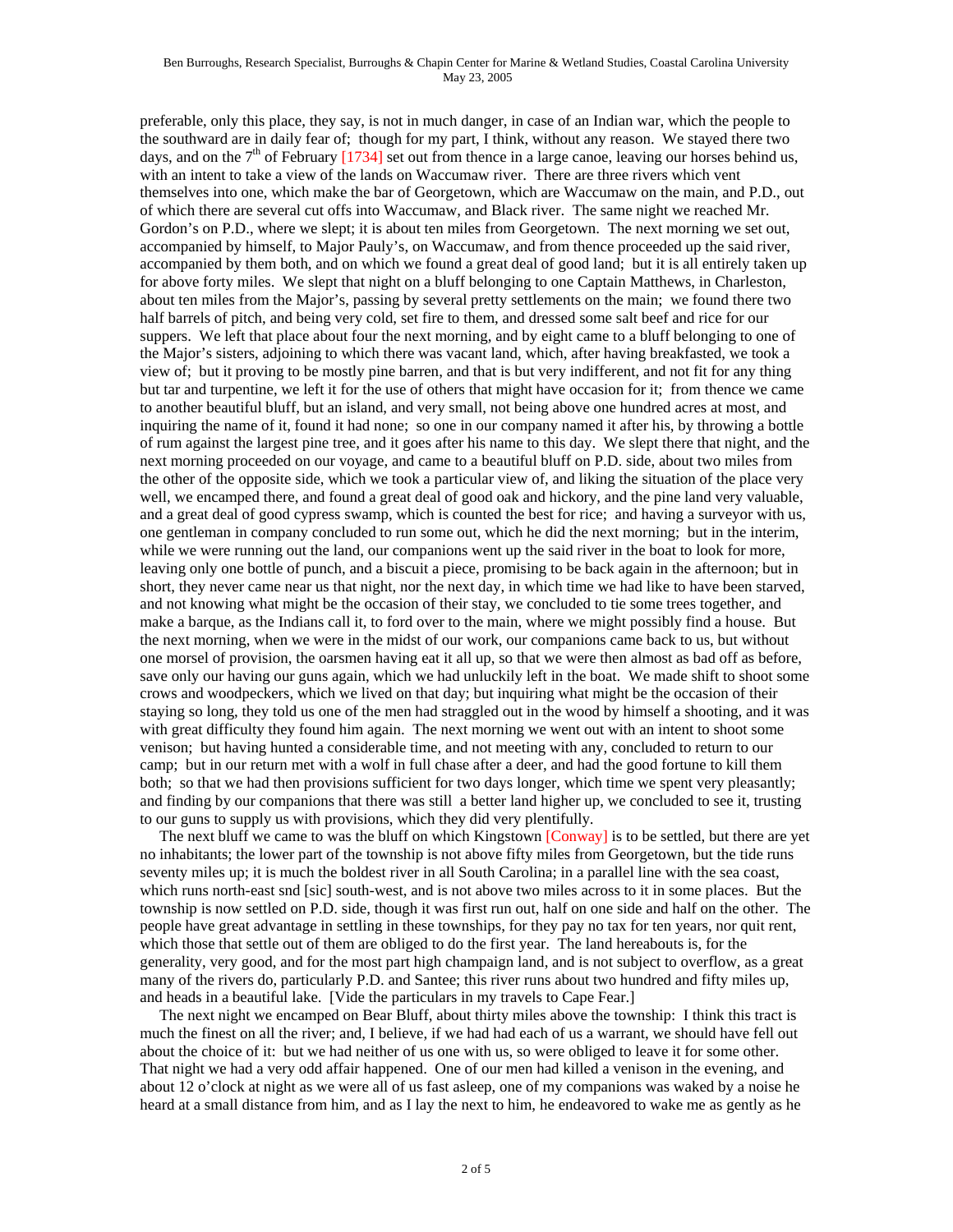could: when I awaked, he bid me present my piece, for he had just seen something not above six yards from him, which he did imagine was a bear; we lay in that posture with our pieces presented to the same place where we first saw him, for near half and hour, when we heard him coming again, and soon after saw him, when we both fired and shot him dead on the spot: but instead of a bear, it proved to be a wolf, that had stole one quarter of venison before, and was just then come for a second; and, indeed, it was very lucky for us that we killed him, or otherwise we must have come to short allowance. On the  $20<sup>th</sup>$  of February, [1734] we set out on our voyage back again, and the first night reached Kingstown bluff [Conway], where we had the good fortune to kill one bear, some of which we barbicued for our suppers. The next morning we sat out from thence, and the same night reached Major Pauly's, where I had the misfortune to lose my pocket-book, with fifteen pounds in it, but could not find it again, though I offered the negroes the money, so I could but have my book. The next morning we set out from the Major's, and reached Georgetown the same night, where we stayed two days to refresh ourselves, after our fatiguing voyage. On the  $20<sup>th</sup>$  [sic] of February, [1734] we set out on our journey to Charleston; one of our companion's horses having strayed away in our absence, he was obliged to borrow another; the first night we reached Captain Smith's, about ten miles from Georgetown, who is one of the Assembly in that province, who told us he had got a warrant , and did intend to run out Bear Bluff the next week, but was very much afraid lest we had been beforehand with him, but having assured him to the contrary, he entertained us very handsomely. The next morning we left the house, and by noon reached Lewis, where there had been a very unhappy accident the night before. Two men being in liquor, they quarreled till they came to blows, when one had the fortune to throw the other down; the undermost, finding the other to be too strong for him, bit off his nose, which made the other immediately let him go; upon which the fellow made his escape, and was not then to be heard of. …

[While in Savannah, GA] I intend after my return to Charleston to take a journey, by land, to Cape Fear in North Carolina, which I have heard so much talk of, as likewise to the beautiful lake which is the head of Waccamaw river. …

I set out from Charleston on the  $10^{th}$  of June, [1734] on my travels to Cape Fear, in North Carolina, in company with thirteen more, and the first night reached Mr. More's, in Goose creek. The next night we reached Captain Screen's, at French Santee, and the third reached Wineaw ferry, which is about one hundred miles from Charleston. There we lay that night, and there being so many of us, it was twelve the next day before we all crossed the ferry. We dined there at Mr. Masters's, on the fens on the other side, and the same night reached one Muenly [Munnerlyn ?], who keeps another tavern on the road, about twenty-two miles from Masters's.

 The next morning, about five, we left his house, and about six came on the long bay [Surfside Beach area], the tide just serving for us to get over the swashes. We had twenty-five miles farther to ride on the bay, or sea-shore, and five miles after before we came within sight of a house, so that we were obliged to ride gently for fear of our horses. When we got about fifteen miles over the bay, my horse gave out, and I was obliged to take one of the negro's horses, leaving him behind to take care of mine. When we rode about two miles farther, another of our companions' horses gave out, and in short two more before we got to Ash's, or Little river, which was the next house.

 The next morning, just as we were settling out from thence, our tired horses came in, when we ordered them to be left there till further orders: we left the boys behind to come after us as well as they could. We reached Little Charlotta [Shallotte, NC] by dinner time, which is about fifteen miles from Ash's, or Little river: we dined there, and in the afternoon crossed the ferry, where we intended to sleep that night. We reached there about eight the same night, after having crossed the ferry.

 It is named so after one Lockwood, a Barbadian, who with several others attempted to settle it some time ago; but, by his cruel behavior to the Indians, they drove him from thence, and it has not been settled above ten years. We left Lockwood's Folly about eight the next morning, and by two reached the town of Brunswick, which is the chief town in Cape Fear; but with no more than two of the same horses which came with us out of South Carolina. …

[Later, at Mr. Nathaniel More's plantation, forty miles above Brunswick] …I forbore mentioning any thing either as to the goodness or the badness of the land in my passage from South Carolina, it being, in short, nothing but a sandy bank from Winneaw ferry to Brunswick; and, indeed, the town itself is not much better at present: it is that which has given this place such a bad name on account of the land, it being the only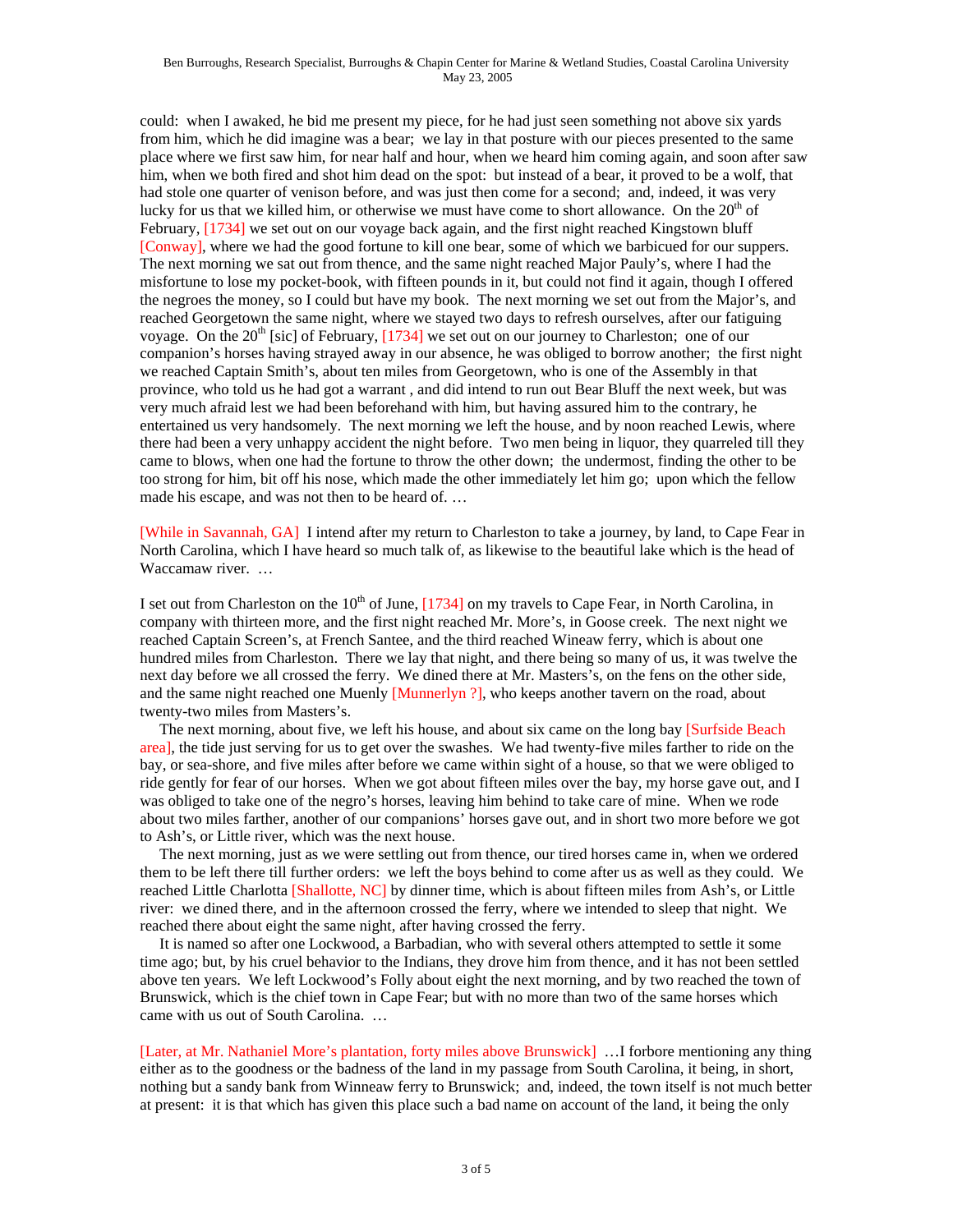## Ben Burroughs, Research Specialist, Burroughs & Chapin Center for Marine & Wetland Studies, Coastal Carolina University May 23, 2005

road to South Carolina, from the northern part of the continent, and as there are a great many travelers from New York, New England, &c., who go to Charleston, having been asked what sort of land they have in Cape Fear, have not stuck out to say, that it is all a mere sand bank; but let those gentlemen take a view of the rivers, and they will soon be convinced to the contrary as well as myself, who, must confess, till then was of their opinion, but now am convinced by ocular demonstration, for I have not so much as seen one foot of bad land since my leaving Brunswick. About three days after my arrival at Mr. More's, there came a sloop of one hundred tons, and upward, from South Carolina, to be laden with corn, which is sixty miles at least from the bar. I never yet heard of any man who was ever at the head of that river, but they tell me, the higher you go up the better the land, and the river grows wider and wider. There are people settled at least forty miles higher up, but indeed the tide does not flow, at the most above twenty miles higher. Two days after, I was taken very ill of an ague and fever, which continued on me for near a month, in which time my companions left me, and returned to South Carolina. When I began to recover my health a little, I mentioned to Mr. More the great desire I had to see Waccamaw Lake, as I had heard so much talk of it, and had been myself a great way up the river, that I was sure by the course of the country, I could not be above twenty miles from thence, he told me he had a negro fellow, who he thought could carry me to it, and that he would accompany me himself, with some others of his acquaintance. On the  $18<sup>th</sup>$  of July, we set out from his house on horseback, with every one his gun, and took the negro with us. We rode about four miles on a direct course through an open pine barren, when we came to a large cane swamp, about half a mile through, which we crossed in about an hour's time, but it was astonishing to see the innumerable sight of musquetoes, and the largest that ever I saw in my life, for they made nothing to fetch blood of us, through our buckskin gloves, coats and jackets. As soon as we got through that swamp, we came to another open pine barren, where we saw a great herd of deer, the largest and fattest that ever I saw in those parts: we made shift to kill a brace of them, which we made a hearty dinner on. We rode about two miles farther, when we came to another cane swamp, where we shot a large she-bear and two cubs. It was so large that it was with great difficulty we got through it. When we got on the other side, it began to rain very hard, or otherwise, as far as I know, we might have shot ten brace of deer, for they were almost as thick as in the parks in England, and did not seem to be in the least afraid of us, for I question much whether they had ever seen a man in their lives before, for they seemed to look on us as amazed. We made shift as well as we could to reach the lake the same night, but had but little pleasure; it continuing to rain very hard, we made a large fire of light wood, and slept as well as we could that night. The next morning we took a particular view of it, and I think it is the pleasantest place that ever I saw in my life. It is at least eighteen miles round, surrounded with exceeding good land, as oak of all sorts, hickory, and fine cypress swamps. There is an old Indian field to be seen, which shows it was formerly inhabited by them, but I believe not within these fifty years, for there is scarce one of the Cape Fear Indians, or the Waccumaws, that can give any account of it. There is plenty of deer, wild turkeys, geese, and ducks, and fish in abundance; we shot sufficient to serve forty men, though there was but six of us. We went almost round it, but there is on the north-east side a small cypress swamp, so deep that we could not go through it; we returned back again on a direct line, being resolved to find how far it was on a straight course from the north-west branch of Cape Fear river, which we found did not exceed ten miles.

[Later, left Mr. Roger More's house just above Brunswick, NC on the 11<sup>th</sup> of August, 1734 at 7:30 AM and reached Brunswick by eight.] ...I set out from thence about nine, and about four miles from thence met my landlord of Lockwood Folly, who was in hopes I would stay at his house all night. About two I arrived there with much difficulty, it being a very hot day, and myself very faint and weak, when I called for a dram, and to my great sorrow found not one drop of rum, sugar, or lime juice in the house, (a pretty place to say all night indeed,) so was obliged to make use of my own bottle of shrub, which made me resolve never to trust the country again on a long journey. About five I ferried over in order to proceed to Captain Hernes's; but about half way between that and Charlotte [Shallotte, NC] met him going to Brunswick. About eight I reached little Charlotte [Shallotte, NC], where I waited for the ferry-boat till nine, in which time I had like to have been devoured by musquetoes; about half an hour after I arrived at Captain Hernes's, and, thank God, met with good entertainment. I slept very well all the night, and in the morning, about ten, set out on my journey to Little river, and reached there about three. I met with a very prating fellow there, that diverted me very much. I immediately ordered my horse to be got up, but to my great grief found him in a worse condition than when I left him, the negroes having rode him to that degree without a saddle, that he had a swelling in the middle of his back as big as my double fist, which hindered my proceeding in my journey that night as I intended; but by applying things to his back, it broke before